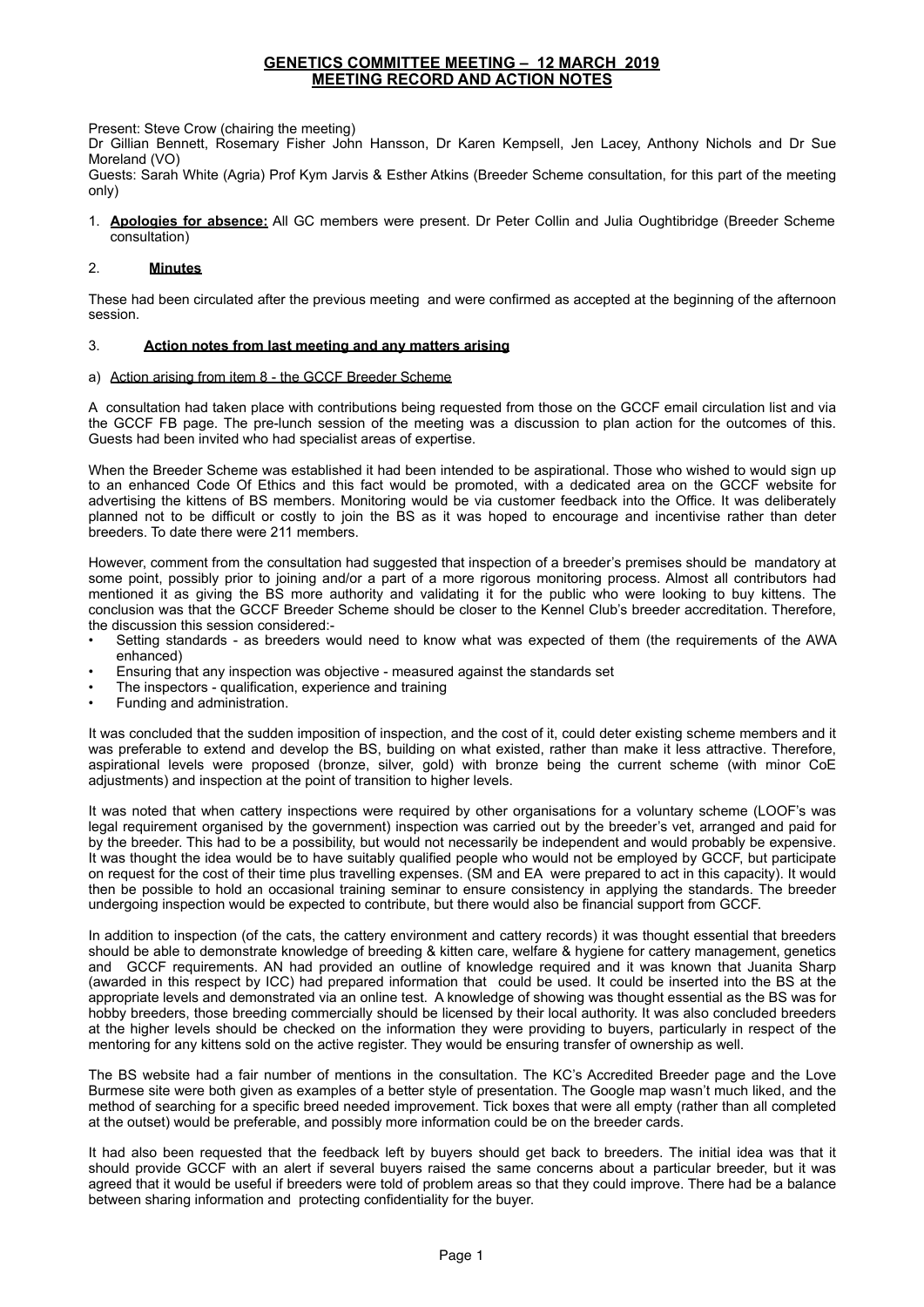## **Recommendations and actions:**

**It was considered essential that the Board should establish a new group to be responsible for the management and further development of the Breeder Scheme** 

It could include some members of GC but add others who were prepared to work on the administration and organisation that would be needed. SC was prepared to contribute, but not lead.

This group could also be responsible for scrutinising new applications, and monitoring and passing on feedback, in addition to the future development of the scheme.

**I. Presentation of information on the BS section of the meeting & its outcomes to the Board SC II. Standards KJ III. Feedback from the meeting to all consulted, with a query on whether a tiered scheme would be liked JL**  IV. Appraisal of the website, with discussion on improvements with Leon **RE INCO INCO INCO INCO INCO INCO INCO**<br>V. Leaflet preparation for those registering a cat active for the first time **V.** Leaflet preparation for those registering a cat active for the first time JURF **VI.** Review of current Code of Ethics to update **VI. Review of current Code of Ethics to update VII. Adaptation of inspection criteria for GCCF SM** 

There was discussion with the Agria representative about the age a cat could first bred from and be covered by 'breeder insurance', as there had been a complaint that this had been raised to 15 months. It was confirmed that it had reverted to 12 months, and agreed by all that this would be the GCCF recommendation. **INF**

## b) White Cats & Deafness (2a)

There was some concern expressed that as RF was connected to the CWT she could be construed as having a financial interest when it came to applying for funding. It was confirmed that she was the CWT Secretary and not a Trustee and therefore did not participate in any voting. It was agree RF should remain as the GCCF liaison for the project. The project was briefly outlined to SW as a potential investment. The partnership contract (non-disclosure agreement) was almost ready for signing. **INF**

## c) Future Proofing of GEMS Codes (3)

It was queried whether there had been any liaison with FIFe and others to ensure a continued supply of letters and/or symbols for EMS use. JH responded that a discussion was planned to take place in June at the next WCC meeting. **Action: liaison with FIFe at the WCC conference Action: Action: Action: Action: Action: Action: Action: Action: Action: Action: Action: Action: Action: Action: Action: Action: Action: Action: Action: Action: Action: Actio** 

# d) Oriental Whites & Foreign Whites (6b)

The recommendations had been put to the GCCF Board. They had been considered appropriate and it had been agreed that they should be passed back to the Oriental Joint BAC prior to recognition of the Oriental White SH. To date there had been no response from the BAC, but there was report of exhibitors not being happy that blue eyed white OSH could not be shown. However, there was agreement that not only was there insufficient difference between OSH w and SIA w, but also that there should not be encouragement for the breeding of more white cats with blue eyes because of the increased risk of deafness.

#### 4. **Updated Terms of Reference**

SC reported that the terms of reference needed some updates and that it was a good time to prepare now as they would go before the Board in July. It was agreed that appropriate changes should be made, including some reference to welfare, and they would then be circulated to GC members for approval. **Action: revision & circulation SC**  $\overline{S}$  **SC** 

# 5. **Review of breeding and outcross policies**

## Burmese:

The BAC had requested that the Board should allow access to the pedigrees of imported Burmese to check for foundation cats other than those currently on record, to see if the the gene pool had been widened by cats imported since 2010. Expert opinion (Chris Helps) was that this knowledge could be achieved more satisfactorily by DNA profile, but it was acknowledged that this was more costly. The Board had agreed to the request if accessing the pedigrees was practical and not too time consuming for the Office.

## Abyssinian:

Continued refusal to participate in any discussion re outcrossing.

#### Ragdoll:

It was noted that the Ragoll BAC had initially included an outcross in its registration policy, but this had been discontinued. Advice would be given that it was sensible (and required to be compliant with the approved Outcrossing Policy) for the BAC to reinstate an outcross, though not necessarily PER, as previously.

## Siamese, Balinese & Orientals

It was noted that the Balinese BAC had proposed to introduce outcrossing in its recent registration policy revision, but it had seemed as though any breed would be acceptable, without the detail on any necessary testing, or a defined method of breeding the outcrossed line back to BAL. The Board had queried the BAC's intentions so that advice could be given. It was noted that SIA, OSH, OLH and BAL did not breed outside the combined gene pool at present. A recommendation to consider including foundation cats had been made to the SCJAC, but there was concern about the cats known as Thais in other registries as these could have new S E Asian lines, but also include outcrossing to breeds of other origins.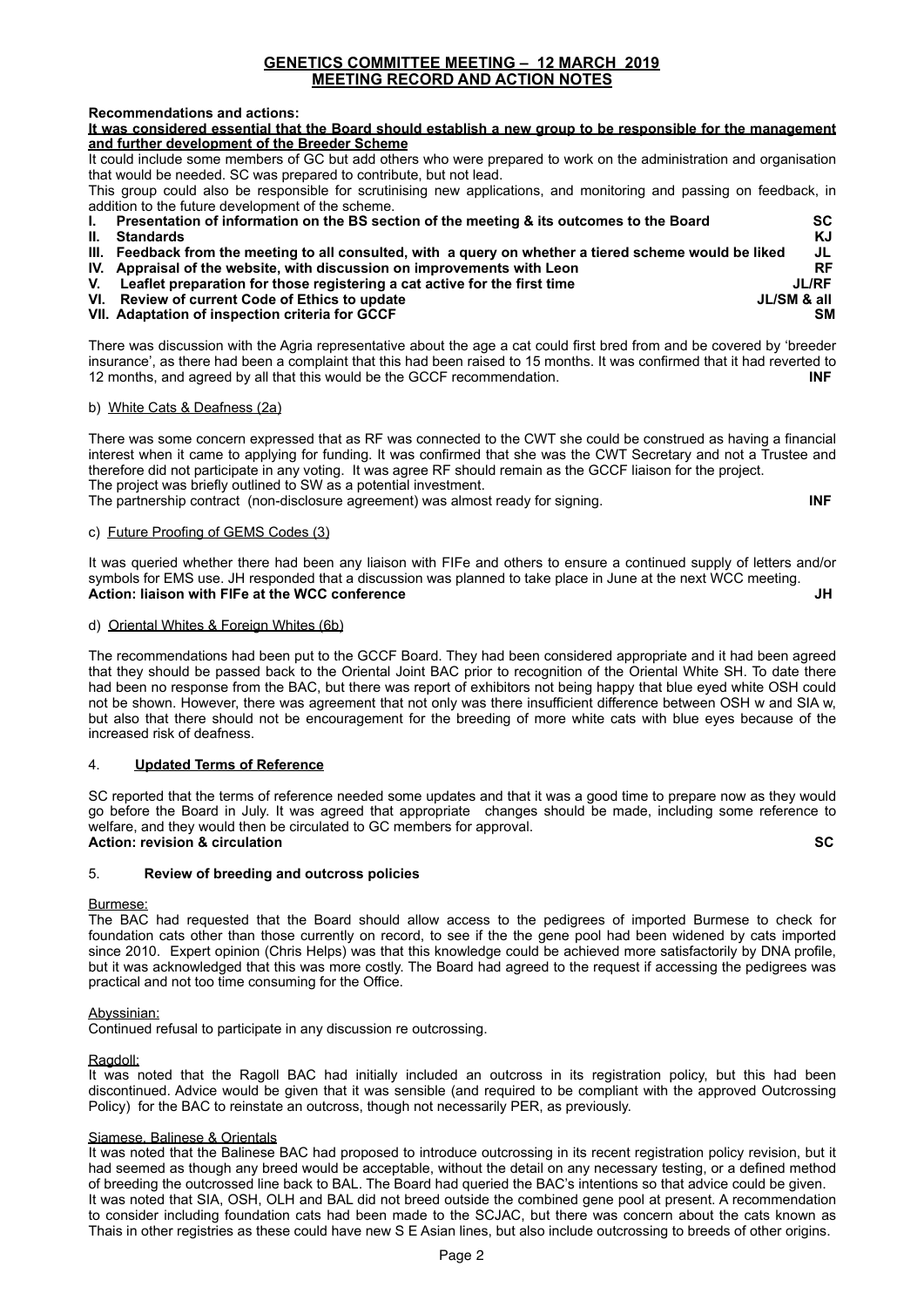# Persian & British:

Neither had an outcross, but both were derived from domestic populations over many decades and broadly based.

**Actions: review to be made of all registration policies to be certain of those that did not include any outcross. an assessment to be made of those deemed to be at risk because of a restricted gene pool recognised by genetic studies** 

 **the BACs of those breed to be given until 2020 to include a suitable outcross, or GC would propose to Council an amendment of their registration policies to include at least one, as allowed for by the rules. (Section1: 20a). To be drafted for the next agenda JL** 

# 6. **List of breeds not recognised by the GCCF for use by SMs**

AN had revised an existing list with almost 50 breeds not currently recognised by GCCF, and SM had added two more that she knew were being bred in the UK. Some stood a good chance of recognition if it was applied for; others, particularly those based on a species outcross or unnatural morphology probably would not. There was also a group with nothing to preclude them except that their appearance was close to that of existing breeds.

It was agreed that a list should be sent to SMs so that they would know that none of these breeds could be on exhibition, as there should be no breed promotion until recognition was approved.

It was acknowledged that vets and judges would not always recognise a household pet that was a member of nonrecognised breed. Exclusion from the show/being judged was at their discretion. Anyone with actual evidence that a cat was of non-recognised breed could send it to the Office for the attention of IC.

# **Action: information to go to Duty Vets and into SM packs SM/JL**

**\*** It was noted that some show envelopes did not carry sufficient information to identify the cats and link it to its vetting-in card. The sex, DOB, and breed were necessary. It was thought to be a STAR related problem. **Action: to be reported to the IT team SC**

# 7 **Ano-genital abnormalities in BSH**

Dr Moreland outlined the concerns raised in Edinburgh that this rare condition occurred more frequently in BSH (particularly tipped) than in the general population. It was therefore suspected that it was inherited and some research was being undertaken. DNA samples were required from affected cats and their normal parents and/or siblings. Samples were being supplied from an affected chinchilla kitten.

There was discussion on whether the condition should be particularly looked for at shows. SM would inform vets, and suggested judges should also check, but it was acknowledged that with some cats this would be difficult. It was agreed that breeders should be made aware of the condition so that they could alert their own vets to the possibility if an abnormality was detected in a kitten. Some cats and kittens were severely affected, but not all. However, no affected cat was suitable to be used for breeding.

# Action: the BSGC to be informed & awareness raised generally **SM SM**

## 8. **Mapping of the deafness gene in white cats**

The research was progressing and was supported by the AHT who were keen to collaborate. Candidate genes had been identified, with three very close to the white spotting gene (KIT). It was possible that there would be links with the investigations into deafness in dogs and this would be welcome.

Two institutions had given quotes for the required genome sequencing, with the one located in Hong Kong being the more cost effective (£12,500) by a considerable amount. It was hoped that cost could be covered by a CWT contribution, support from Agria and via the clubs and BACs.

# Action: it was hoped a summary could be presented in June Council **KK/SC KK/SC**

## 9. **Review of GEMS codes**

- I. The latest GEMS Code paper was dated 20/8/18, but the one from the previous year was on the webs site. It included Karpati, but not amber in NFO as t1 and zolotoy in SIB as t2, as had been agreed. It was known that this had not yet been programmed into Phoenix either.
- II. It was observed that the Karpati code (28) within the numerical list for tabby was not entirely fit for purpose as some Karpati were tabby. It was not known if the intention was to number them twice.
- III. It was noted that the notes included on the sheet summarised GEMS policy adopted by the Board in November 2013, and not amended since that time. Therefore, an eye colour code was specified for white and high white cats unless these were colour pointed and this meant that the BSH harlequin required an eye colour code.
- IV. From the policy document it was noted that Chinchillas had the eye colour code 64, but Cameos were not given 62, although this was designated. Also, the use of 21 was not being restricted to tabby pointed and high white cats. It was being used for those that should have a tabby pattern defined.

**Action: to be brought to the attention of the IT team and Office SC**

# 10. **Understanding Genetics Paper & Breeder Training**

AN had circulated a paper that gave information on cat genetics followed by some quizzes on the information. It offered an example of the type of content that could be prepared for the breeder training sheets mentioned in the morning session, and circulated in advance to GC members. It was thought that if used within the Breeder Scheme the genetics paper would probably feature at the highest level, though some of the easier sections could possibly be extracted.<br>Breeders had to understand the 'toolkit' provided by an understanding of genetics. Breeders had to understand the 'toolkit' provided by an understanding of genetics.